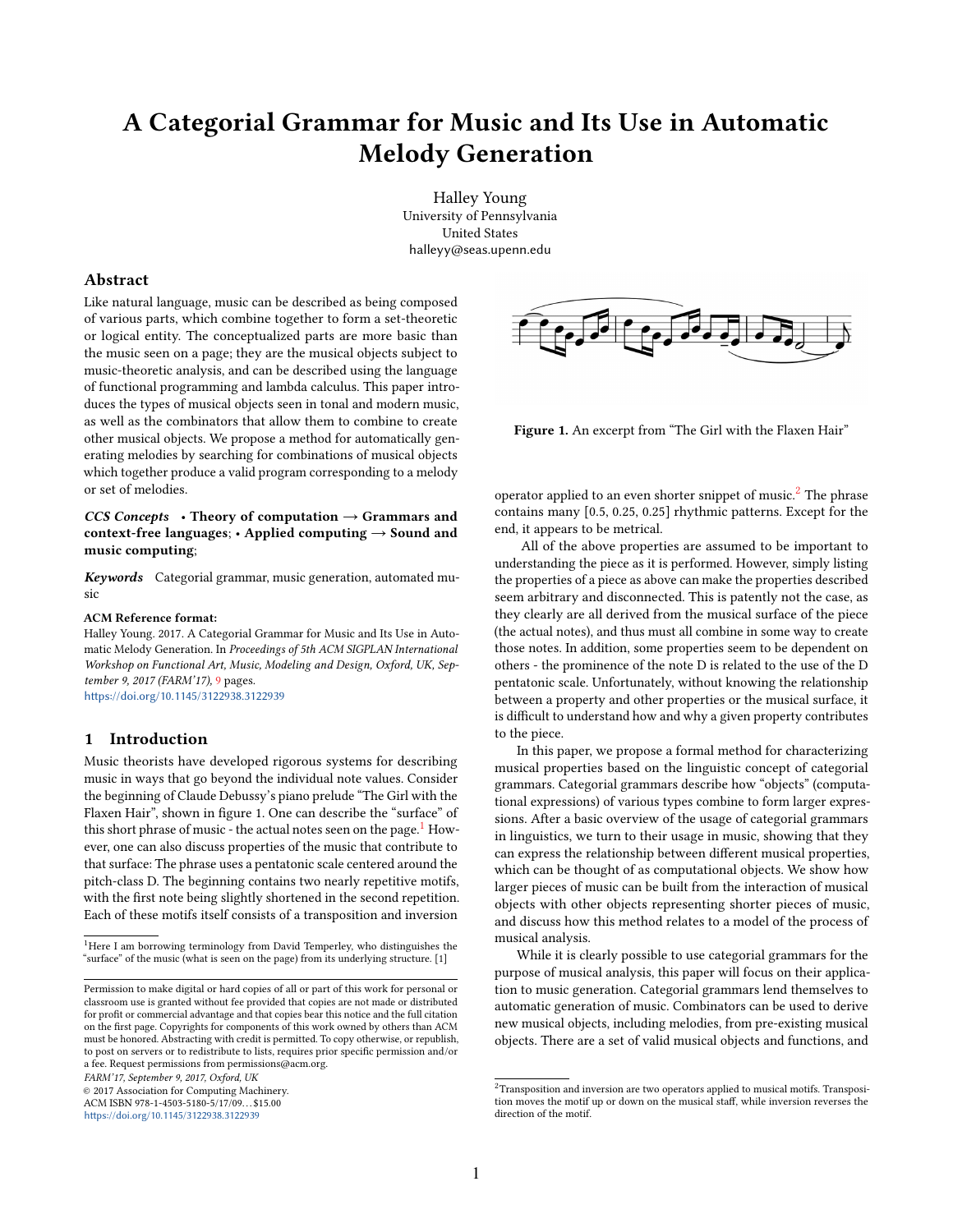they can be put together in such a way as to result in an expression that is a melody. By automatically generating valid lambda expressions, we generate small musical pieces.

## 2 Music and Language

For at least 2500 years, music has been described as "sounding number," or something inherently mathematical [2]. At the same time, at least since the Renaissance, music has also been seen as something akin to language, with syntax and semantics [3]. Recently, developments in the field of linguistics have shown that analysis of music as natural language and as mathematical system are not orthogonal to each other, but rather complementary; natural language can be explored in precise ways by using areas of math as diverse as category theory and statistics [4] [5]. Therefore, it is logical that pursuing the "music as language" metaphor could be useful not only for philosophical purposes, but also for the purpose of computational analysis and generation of music - assuming that some of the same formalisms used to describe natural language also apply to music. In fact, certain linguistic formalisms, particularly context free grammars, have already been applied to music generation [6]. Categorial grammars are another linguistic formalism that have proved useful to the study of music.

## 3 Categorial Grammars in Language

In 1935, semanticist Kazimierz Ajdukiewicz introduced the concept of categorial grammars in natural language - a concept which became well-known in the linguistics community after the publishing of Richard Montague's paper "Universal Grammar" in 1970 [7]. Categorial grammars are different than the Chomsky-style generative grammars more well-known to computer scientists in that they do not only describe the syntax of a sentence, but also how the meanings of the individual words combine to create the meaning of the entire sentence. The meaning of the sentence is assumed to be a predicate logic statement. This predicate logic statement is arrived at through reductions of an expression in a typed lambda calculus. The typed lambda calculus only has two primitive types: entity (typically used to describe nouns such as a person or an item), and truth value. A full expression in the typed lambda calculus corresponding to a sentence, which reduces to a predicate logic statement, is created by concatenating the computational meanings of each word in the sentence. Each word has an associated type (shown here in Haskell notation).

For example, "Kim walked and fed the dog" is composed of the following words:

 $Kim = k :: entity$ walked =  $\lambda x$ [Walked(x)] :: entity  $\rightarrow$  truth and =  $\lambda x, y, z[x(z) \land y(z)]$  :: (entity  $\rightarrow$  truth)  $\rightarrow$  (entity  $\rightarrow$  $truth) \rightarrow entity \rightarrow truth$ fed =  $\lambda x, y[Fed(y, x)]$  :: entity  $\rightarrow$  entity  $\rightarrow$  truth the =  $\lambda x[x] :: entity \rightarrow entity$  $dog = d :: entity$ 

Putting it all together, we get

lambda x, y, z[ $x(z) \wedge y(z)$ ]( $\lambda x$ [Walked(x)])  $(\lambda x, y[Fed(y, x)](\lambda x[x](d)))(k) = Walked(k) \wedge Fed(k, d)$  Together, these words express a logical premise (that Kim walked and fed the dog), which can be true or false. Alternatively, one can interpret the words in the sentence as well as the resulting expression set-theoretically - it describes a set of situations in which Kim walked and fed the dog. This model is technically a grammar, as there are proof mechanisms to show a certain collection of tokens is a valid sentence [8], one can assign parts of speech according to the types of the words, and it can be used to show how individual parts make up a greater whole. However, it is more commonly studied by semanticists than syntacticians, and is the foundation of much research in natural language meaning.

## 4 Categorial Grammars in Music

## 4.1 Previous Research

In his 2013 thesis, Wilding develops a categorial grammar for musical harmony [9]. According to Wilding, harmonic progressions can be described in terms of series of functions. He refers to one common function, which takes a chord and outputs that chord connected with the chord transposed up by 7 semitones, as leftonto (he considers dominant motion as leftward motion). For example, he shows how a D-G-C harmony can be described as

$$
(\lambda x.\text{leftonto}(x))(\lambda x.\text{leftonto}(x))(0)
$$

where 0 represents the pitch-class C. He goes on to provide a way of parsing tonal harmonies and describing them as repeated applications of leftonto and rightonto operations, as well as a few more basic operations.

## 4.2 Current Research

In this paper, we suggest a method for using categorial grammars to describe not just the harmony but also the surface of a piece of music. This is accomplished by drawing a close analogy between words and sentences and all types of musical objects and the musical surface. One could argue that individual measures of music should be given the same status in the categorial grammar as words, and the piece as a whole (or a musical phrase within the piece) should be given the same status as a sentence. However, such an explanation doesn't allow for the sort of combination of words into a meaningful whole that we see in Montague's grammar for natural language, and thus renders the use of categorial grammars fairly meaningless. To describe the relationship between two measures of music computationally (and thus to benefit from the use of categorial grammars), it is necessary to look beneath the surface of a piece of music at the musical objects from which it is composed.

## 5 Musical Objects

There are a rich variety of musical semantic objects, or properties that contribute to the identity of the music, that may be discussed when describing a piece of music. Some examples include the following:

- The basic parameters of music: duration (a decimal number), octave (an integer), pitch class (an integer), and timbre (which can be simply described as an enum of instruments)
- Product types: Examples include a pitch, which can be described as a tuple of (octave, pitch class). For musical analyses where pitch including octave is important, see [10].
- Lists of musical objects, which include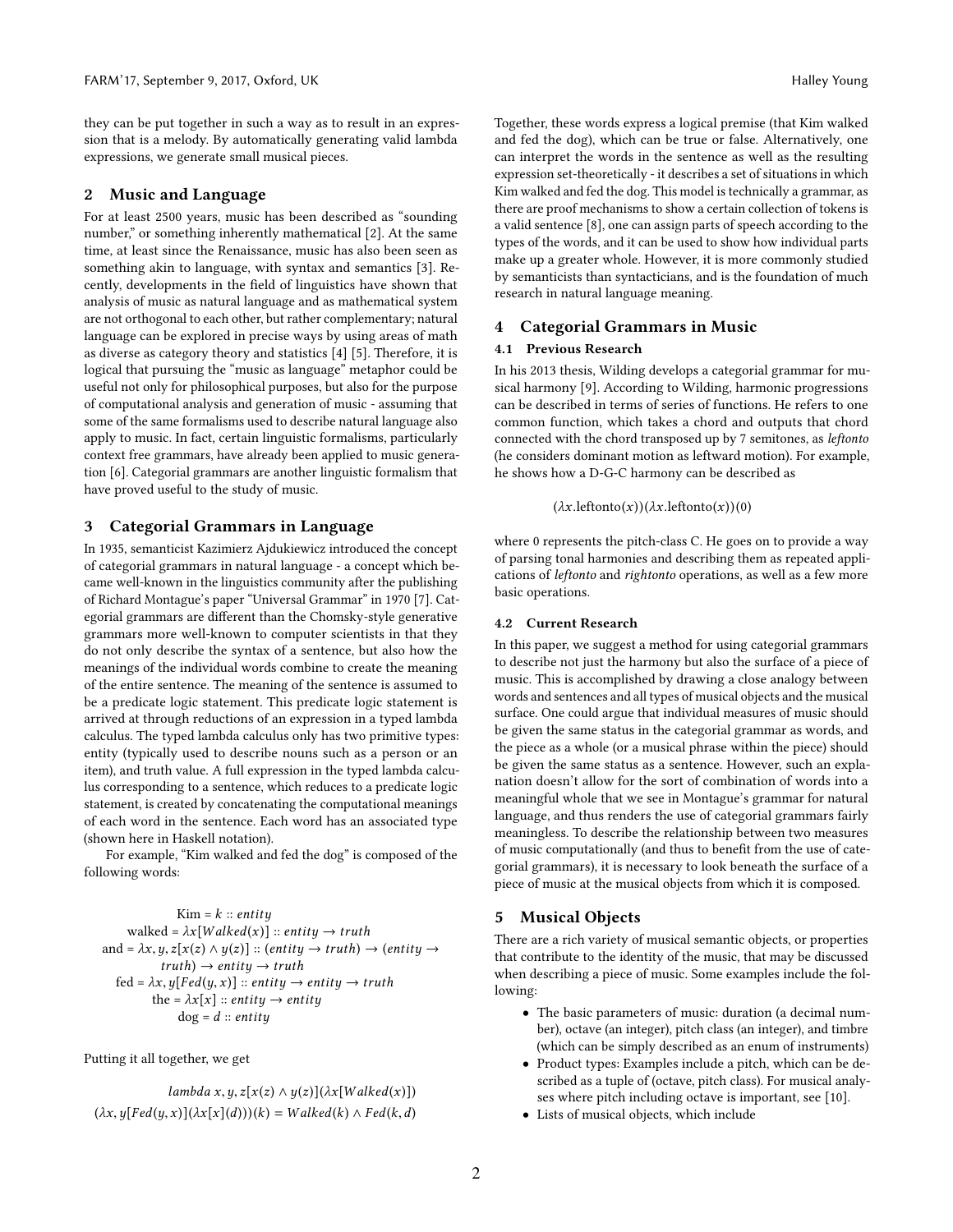

Figure 2. A Whole-Tone Scale

- 1. Unordered lists, such as an unordered list of pitch classes which is then permuted in various ways
- 2. Ordered lists, such as a rhythm, or ordered list of durations
- 3. Lists where every element of the list is unique, such as a set class
- 4. Lists where elements can be repeated, such as the pitch classes in a chord with unison intervals
- Predicates which may be true of musical objects (such as the predicate is\_symmetric\_rhythm which is true of a rhythm whose reverse is the same as itself)
- Functions which transform musical objects, such as a function that takes a melody and an interval and moves the melody up or down that interval
- Polymorphic functions, including
	- 1. Higher order functions, such as a function which takes a list, a function which transforms members of that list, and a number *n*, and transforms every  $n^{th}$  element of the list the list
	- 2. Non-higher order functions, such as functions which change the order or number of times a given element is seen

All of these objects are often discussed even in non-mathematical musical analyses. However, the use of some of the musical objects tends to be localized in music of a certain repertoire - for instance, set classes (unordered unique lists of pitch classes) are found more often in atonal music than in tonal music, while scale degrees (integers corresponding to indices of scales) are not commonly found in atonal music. Thus, the type of objects being used in an analysis or in a generation procedure are indicative of the style of the piece in question.

The musical objects can be part of a categorial grammar in that they combine together to form set-theoretic entities or characteristic functions. To build a whole-tone scale (a common structure in Impressionist music), we only need three musical objects: a starting pitch, a transpose function, which takes a pitch and an interval  $n$ and shifts the pitch up or down by n, repeatApply that computes

$$
[x, f(x), f(f(x))...fn(x)]
$$

The lambda-expression below computes a whole-tone scale starting on the pitch C5, shown in figure 2.

$$
(\lambda i, j.\text{repeatApply}(i, j, 6))((\lambda n, x.\text{transpose}(x, n)))(2))
$$

$$
(((\text{octave}, 5), (\text{pitch class}, 0)))
$$

For a more involved example, consider three musical objects: the rhythm  $[0.5, 0.5, 1.0]$ , the starting pitch  $(5,0)$  (where 5 is the octave, and 0 is the pitch class) and a contour [1,3,2] (a contour

describes the shape of a melody - it consists of a list of numbers ranging from 1 to *n*, where  $n \leq 1$  the number of notes in the melody, such that the *i* th pitch is lower than the  $k^{th}$  note if the *i*<sup>th</sup> element<br>r is smaller than the *k*<sup>th</sup> element of the conteur is of the contour is smaller than the  $k^{th}$  element of the contour, is<br>equal to the  $k^{th}$  note if the *i*<sup>th</sup> element of the contour is equal to equal to the  $k^{th}$  note if the *i*<sup>th</sup> element of the contour is equal to the  $k^{th}$  element of the contour and is higher than the  $k^{th}$  nitch the  $k^{th}$  element of the contour, and is higher than the  $k^{th}$  pitch if the *i*<sup>th</sup> element of the contour is greater than the *k*<sup>th</sup> element if the *i*<sup>th</sup> element of the contour is greater than the  $k^{th}$  element<br>of the contour)<sup>3</sup> There is a set of objects in the musical universe of the contour). $3$  There is a set of objects in the musical universe which has all of these properties. Thus the semantics of

> $\lambda x, y, z$ .combine $(x, y, z)$ (rhythm,[0.5, <sup>0</sup>.5, <sup>1</sup>.0])(start\_pit,(5, <sup>0</sup>)), (contour,[1, <sup>3</sup>, 2])

is the set of all musical objects (which in this case have to be melodies) which possess those properties (some of which are shown in figure 3).

On first inspection, the above formula doesn't seem nearly as interesting as the corresponding categorial descriptions of linguistic phrases. The benefit of linguistic categorial grammars is that functions and objects fit together in interesting ways to produce a predicate-logic or set-theoretic entity, and in the above formula it appears as though the individual musical objects are unrelated to each other. In fact, this is not quite the case. The combine function has a specific meaning, which references the properties of the objects it is combining. In particular, this combine function works as follows:

- 1. Take the cartesian power of all possible pitches with  $n =$  $(length(contour) - 1).$
- 2. For every member of the cartesian power set, prepend the pitch start\_pitch to that member.
- 3. Filter out members of the derived set which do not have the specified contour - that is, members of the derived set (which are themselves lists) where it is not true for every n and i that the  $n^{th}$  element of the set is larger than the  $x^{th}$  element of the set if contenulal  $\sum$  contenulation  $x^{th}$ element of the set is smaller than the  $i^{th}$  element of the th element of the set if  $contour[n] > contour[i]$ , the  $n<sup>th</sup>$  element of the set is smaller than the *i*<sup>th</sup> element of the element of the set is smaller than the  $i^{th}$  element of the set if  $contour[n] < contour[i]$ , and the  $n^{th}$  element of the set if  $contour[n] < contour[i]$ , and the *n*<br>set equal to the *i<sup>th</sup>* element of the set set equal to the *i*<sup>th</sup> element of the set if *contour*[n] == contour[i].
- 4. Every member of this derived set is a list. For each of these lists, pair up the elements of the list with the elements of the rhythm, such that you achieve a list  $[(x[0],rhythm[0]), (x[1],rhythm[1])....(x[n],rhythm[n])]$  for every element  $x$  of the previously derived set. The result is the set containing melodies which fit the given constraints, namely having the correct pitch, contour, and rhythm.

What is interesting about this combine function is that it contains an implicit description of the semantics of each of the arguments in terms of their relationship to each other: The start pitch and the contour are related in that both describe properties of the pitches, and the rhythm is related in that the list product type of pitches and rhythm is a melody. If one was starting instead with a set of start pitches, a set of contours, and a set of rhythms, the same effect could be achieved by applying the above algorithm to the cartesian

<span id="page-2-0"></span> $\overline{3}$ Thus, the contour [1,3,2] implies a list of 3 pitches such that the first is the lowest, the second is the highest, and the third is between the first two.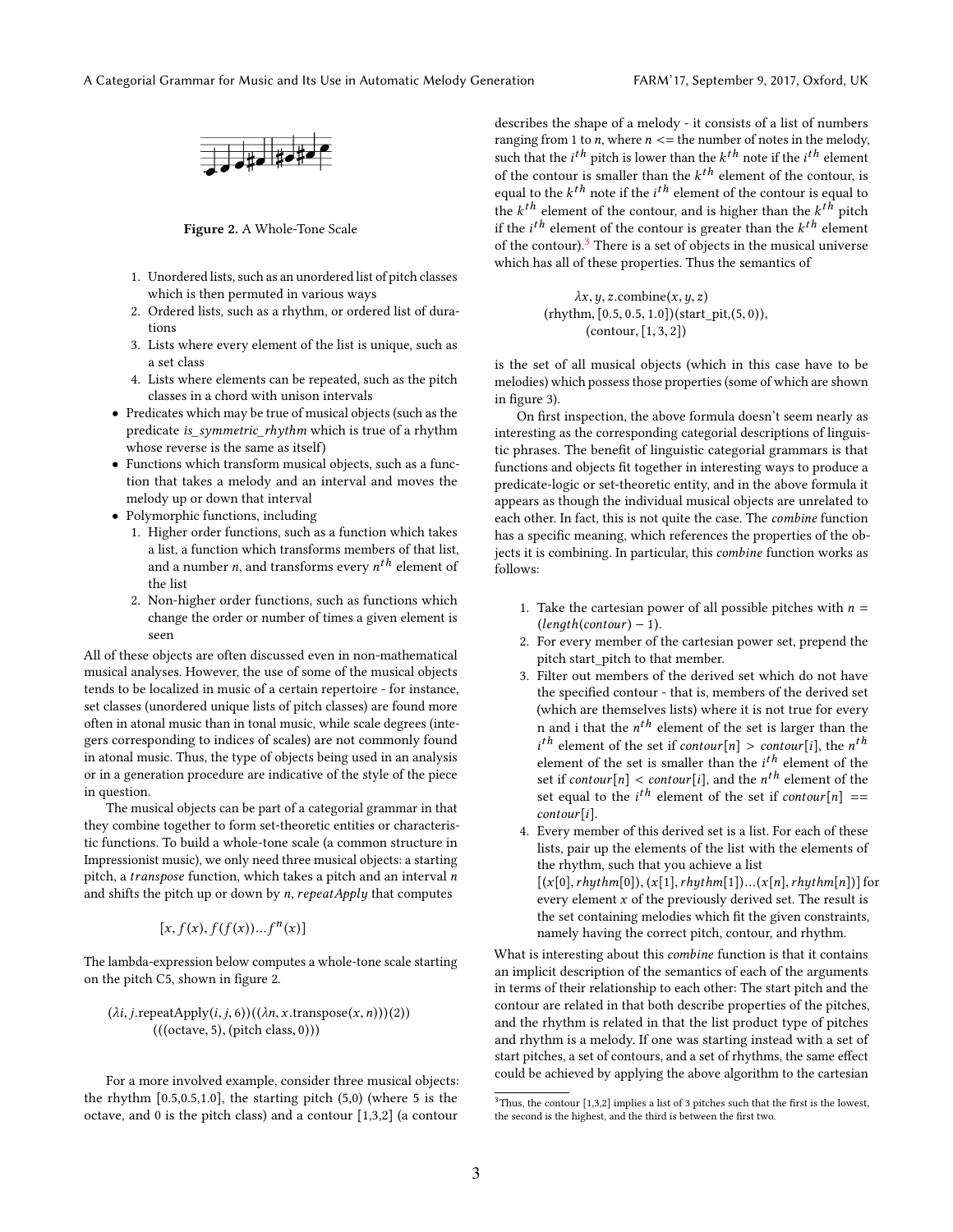

Figure 3. A subset of the set of melodies with rhythm [0.5,0.5,1.0], start\_pitch (5,0), and contour [1,3,2]

product of all combinations of start pitches, contours, and rhythms being described.

It may seem tempting to, instead of giving procedures for a combine function, treat the combine function as simply a logical AND. In such a case, the combine function would take all possible melodies, and filter out ones which do not solve each of the properties - namely, having the given contour, the given starting pitch, and the given rhythm. In this case, the contour, pitch, and rhythm variables would have to be fed to functions which returned logical predicates, which is not a problem, and which in fact may be more similar to linguistic categorial methods than the previously proposed approach. The problem with this approach is that it would require considering all possible melodies and filtering out only those which satisfy the given conditions. As a thought experiment, consider only melodies made up of 4 beats of sixteenth notes, which only span the range of an octave. There are an enormous  $12^{16}$  possible measures that satisfy these constraints. Now consider all melodies of any reasonable length (which may be conservatively estimated as 800 beats) of any rhythm, and without the range constraint. There are clearly far more possible melodies than there are atoms in the universe, and so it would not be feasible to produce an algorithm that operates only by filtering the set of all possible pieces of music using logical predicates. Whether this problem seems merely practical or "real" depends on one's thoughts about the philosophical implications of complexity theory, but it is safe to say that if one wants a computationally tractable grammar, one should use a combinator function that redefines the relationship between various musical objects in a computationally tractable way.

As there are many types of musical objects, there are many times of combinator functions. Not all combinator functions necessarily describe sets of melodies; one can imagine a combinator which takes a total duration and a number of durations, and returns the set of all rhythms with the correct total duration and number of individual durations. In addition, there are combinator functions which only describe a single musical object, rather than a set of musical objects. For instance, the combinator that takes a list of pitches and rhythms, and returns a list of notes, only returns a single melody.

| <b>Table 1.</b> A Partial List of Combinator Functions |
|--------------------------------------------------------|
|                                                        |

| <b>Argument Types</b>  | Return Type            | Returns Set of     |
|------------------------|------------------------|--------------------|
|                        |                        | Characteristic     |
|                        |                        | Values or a Single |
|                        |                        | Value              |
| Number of Notes        | <b>Interval Vector</b> | Set                |
| Interval Vector        | Intervals              | Set                |
| Length                 | Contour                | Set                |
| Pitch, Duration        | Note                   | Single             |
| N-tuplets, Length      | Rhythm                 | Single             |
| Rhythm, Pitch List,    | Melody                 | Single             |
| Vertical Interval List |                        |                    |
| Rhythm, Start Pitch,   | Melody                 | Single             |
| Horizontal Interval    |                        |                    |
| List, Vertical         |                        |                    |
| Intervals List         |                        |                    |
| Harmony, Rhythm        | Melody                 | Set                |

# 6 Describing/Generating Larger Musical **Objects**

It is certainly possible to describe a 32-measure piece of music as consisting of a single contour, rhythm, and starting pitch. However, it is potentially more useful to describe musical objects which span large durations as being composed of several smaller objects that stand in a given relationship to each other. By considering functional musical objects, it is possible to describe a large musical object as consisting of various transformations of smaller objects. One example is the function transpose, which takes a melody and an interval and returns that melody transposed by that interval. Thus,

 $\lambda x, n.$ [x, transpose(x, n)]( $\lambda x, y, z$ .combine(x, y, z) (rhythm,[0.5, <sup>0</sup>.5, <sup>1</sup>.0])(start\_pit, (5, <sup>0</sup>)),  $(contour, [1, 3, 2]))(3)$ 

results in the set of melodies such that the first half is a member of the set of melodies with rhythm [0.5,0.5,1.0], starting pitch (5,0), and contour [1,3,2], and the second half is that first calculated melody transposed up 2 semitones. One can arbitrarily nest transforms, so

 $\lambda x, d.$ [x, augment $(x, d)$ ]  $\lambda x, n.$ [x, transpose(x, n)]( $\lambda x, y, z$ .combine(x, y, z) (rhythm,[0.5, <sup>0</sup>.5, <sup>1</sup>.0])(start\_pit, (5, <sup>0</sup>)),  $(contour, [1, 3, 2]))(3)(2.0)$ 

returns the set of melodies described above where each element is then transposed by 3, and the result is augmented in rhythm by a factor of 2.0. The construction of large musical objects from small musical objects corresponds more directly to traditional notions of musical syntax.

#### 7 Equivalent Descriptions and Normal Form

One property of any system which describes the structure of music as a program involving basic musical objects is that it may allow for two different descriptions of the same musical object. For example, one could derive the rhythm [0.25, 0.5, 1.0, 1.0, 0.5, 0.25] by applying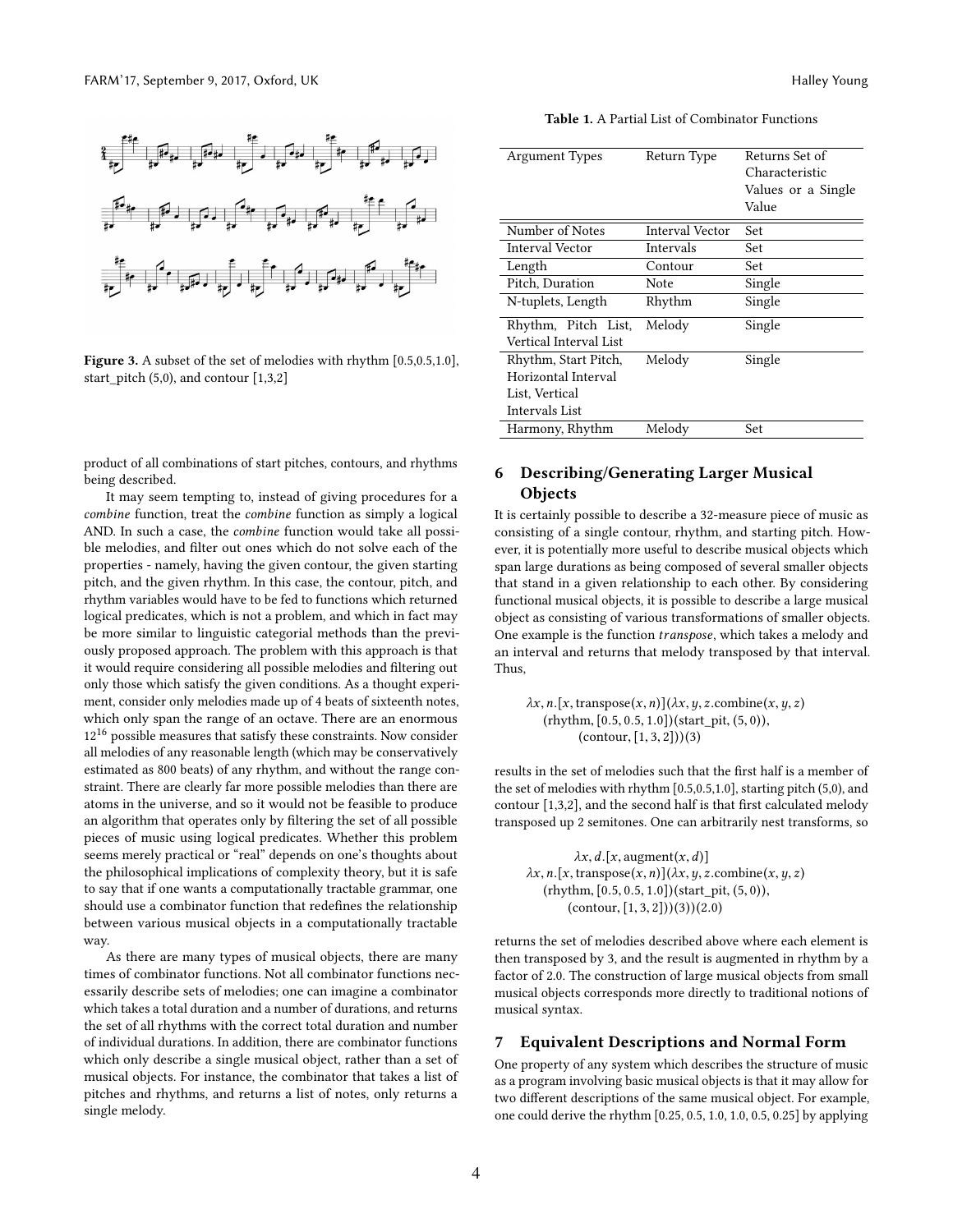

**Figure 4.** One element of the set  $\lambda x$ ,  $d$ . [x, augment(x, d)]  $\lambda x, n.$ [x, transpose(x, n)]( $\lambda x, y, z$ .combine(x, y, z) (rhythm,[0.5, <sup>0</sup>.5, <sup>1</sup>.0])(start\_pit, (5, <sup>0</sup>)),  $(contour, [1, 3, 2]))(3)(2.0)$ 

the "multiplicatively augment rhythm by 2" operation twice and then appending the reverse of the result to itself, or by looking at the list of rhythms which have total duration 3.5, have six notes, and are symmetric. In some instances this is a good thing; different musical analyses typically highlight different facets of the piece, and composers may be paying attention to one particular property of a musical object while considering whether to use that object. However, in other instances one can achieve a redundancy of descriptions which obscures the ideas behind the musical objects. For example, given the function fourOf which returns the subdominant of a chord and the function fiveOf which returns the dominant of a chord, the sequence of pitch-classes  $[7,11,2]$ ,  $[0,4,7]$ ,  $[0,4,7]$ , [5,9,0]] can be generated by either of the following two expressions:

 $\lambda x. [x, fourOf(x)](\lambda y. [y, fourOf(y)]([7, 11, 2]))$ 

 $\lambda x.$ [fiveOf(x), x]( $\lambda y.$ [fiveOf(y), y]([5, 9, 0]))

Similarly, the rhythm [[0.5,0.25], [1.0,0.5]] can be generated by taking either of the following two expressions:

 $\lambda x. [x, \text{augment}(x, 2)] ([0.5, 0.25])$ 

 $\lambda x.$ [diminish(x, 2), x]([1.0, 0.5])

One way of reducing the number of descriptions like these is to impose a rule that, when composing objects using an array of functions, the first function has to be the id function, or  $\lambda x.x$ . Similarly, one can say that transformation functions are not used except in list-application scenarios; there is no reason to describe the chord [0,4,7] as

fiveOf(fiveOf(fiveOf([3, <sup>7</sup>, 11])))

unless it is being placed next to another chord.

# 8 Using Categorial Grammars to Generate Music

Categorial music analyses are generative in nature; one analyzes a piece by constructing lambda-expressions that describe that piece (and perhaps other, related pieces as well). It is natural to extend the use of categorial grammars to generate original music, as opposed to generating music modeled off a pre-existing piece. As

categorial grammars describe music in terms of programs, generating music through categorial grammars requires generating valid programs, whose final output is a melody. In our implementation, the lambda-expression is treated as a graph corresponding roughly to an Abstract Syntax Tree, and is generated according to a graphexpansion process.

It is important to note that, unlike in other program synthesis (automatic generation of programs) tasks where every function is generated, in this task several basic musical objects were predefined [12]. Predefined functions included combine functions, musical transformation functions such as transpose, higher-order functions such as repeatApply, and musical predicates such as is\_symmetric\_rhythm, whose usages are described in more detail below. Predefining the basic musical objects to be used, as well as imposing limits on the number of transformations of a given type that could be performed in a single lambda expression, made the problem much more restricted and tractable than other program synthesis problems.

## 9 Implementation Details

The implementation of this categorial expression generator is done in Python. While Python is not typically considered a standard functional language, it does treat functions as first-class citizens, and includes anonymous functions. To fit Python to the desired purposes, metaprogramming and function attributes were used. Functions were enhanced with a publicly visible set of input and output arguments. Metaprogramming allowed for the following capabilities:

## 9.1 Mapping Over Lists

As seen above, the power of the categorial approach is to use functions to generate large objects from small objects, sometimes in a nested fashion. These hierarchical structures are described using nested lists. Thus, functions should automatically support mapping over nested lists of arguments. For instance, the function

$$
f(a\_int, b\_int) = a\_int + b\_int,
$$

when applied to

$$
a = [a1, a2, a3], b = [b1, b2]
$$

yields

 $[[a1 + b1, a1 + b2], [a2 + b1, a2 + b2], [a3 + b1, a3 + b2]].$ Note that the mapped function is not commutative:

 $f([b1, b2], [a1, a2, a3])$ 

,

yields

$$
[[b1 + a1, b1 + a2, b1 + a3], [b2 + a1, b2 + a2, b2 + a3]].
$$

In addition, the functions must map over set members. For instance, if the function f received a set (not a list) of three numbers  ${a1, a2, a3}$ , it should return the set that contains the results of  $f(a1,b)$ ,  $f(a2,b)$  and  $f(a3,b)$ . Mapping over lists programmatically does require knowing the type of the object, as, for example, a chord is a list and shouldn't necessarily be mapped. This is accomplished by supplying the name of the argument into the function.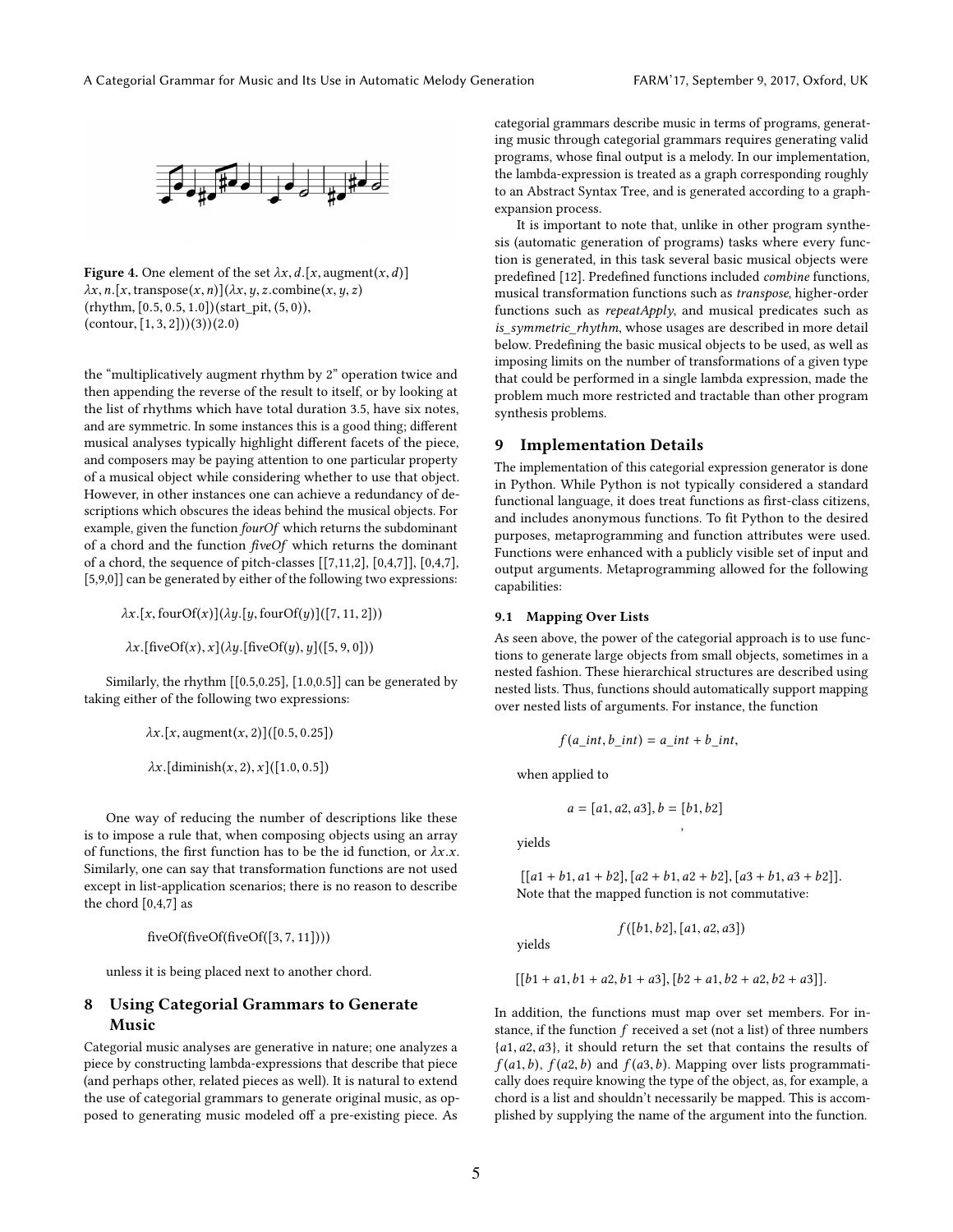#### 9.2 Function Currying

Python doesn't automatically support function currying, but it is easy to implement with decorators. However, because of the approach to mapping described above (in particular that the order of the arguments affects the output), a somewhat unusual form of currying is needed - currying without regards to the order of the arguments. Thus, if the function  $transpose$  takes arguments  $melody$ and interval, calling

```
transpose([(\text{melody}, x])
```
should produce a function that is waiting for an interval, while calling

transpose([(interval, <sup>3</sup>)])

should produce a function that is waiting for a melody.

# 10 The Type Graph

In order to build valid lambda expressions, the relationships between musical types must be known. This information can be described using a directed graph. In this graph, every musical type is a node, and edges represent ways of getting from one node to another. Edges can be broadly broken down into several types edges for combine functions, edges for transformation functions, and edges for lifting single values to list values. When a given node n<sup>1</sup> is one of (potentially several) types that are necessary for a combine function to produce type n2, an edge will be drawn from n<sup>1</sup> to n2. Transformation functions, or functions where one of the inputs is the same type as the output, result in self-loop edges. There is another type of edge which describes the relationship between a value, and a list of that value. The graph on the final page of this paper (which does not show transformation edges or polymorphic functions) describes much of the type relations that produce the "form" of music. While there are many definitions of the semantics of music, one such definition could be rooted in the formal definitions and connections between different types of musical objects. The edges of such a graph define the style of the music it generates. Notably absent from this graph are the musical objects corresponding to Hindustani musical structures such as ragas and talas, and there is no edge corresponding to a transformation from first-species to second-species counterpoint. Thus, this system does not generate Hindustani music or music in the style of Palestrina. Categorial grammars are defined by the objects and transformations they permit, and one could imagine having many different categorial grammars which each produce a different style of music.

# 11 Building the Lambda Expression

Building the lambda expression requires traversing the type-graph for multi-paths (called that because they typically involve multiple source nodes moving towards the same target node) that leads to a melody. There are certain "base types" which have ranges of values - for instance, a scale-type is either diatonic, whole-tone, or octatonic, while a pitch class is any number from 0 to 11. A valid multi-path starts exclusively on these base types, and moves through functional edges to "higher" types; for instance, the types scale\_type, and key combine to produce a scale, which in turn can combine with a sign, degree, and chord\_type (all base types) to

produce a chord, which can in turn be used. Along the way, one can apply transformations, but these are chosen to be applied only in the context of the higher-order function applyAllTo, where the first argument is a list whose first element is the function id and the following elements are transformations. In addition, a limitation is set on how many times *applyAllTo* can be applied to a given argument, to make the search space smaller. Other polymorphic functions, which are classified as to whether they can only be used on list types, can also be applied; polymorphic functions being considered are ones that act on a list, such as those that apply a function only to certain elements of a list or those that change the order of a list, and those that apply a function to an element  $n$  times.

The relationship between two types  $t1$  and  $t2$  where  $t1$  is a list of t2's can be exploited. For instance, a rhythm is a list of durations. While there are many ways of generating a rhythm, one way is to repeatedly apply functions to a single duration — for instance,

 $repeatApply(f = augmentDuration([(augment_by, 2.0)]),$  $x = (dur, 0.5), n = 4)$ 

will generate the list  $[0.5, 1.0, 2.0, 4.0]$  – equal to  $[0.5, 0.5^*2, (0.5^*2)^*2,$  $((0.5<sup>*</sup>2)<sup>*</sup>2).$  However, there are several lists which should not be compiled in this way; for instance, a scale should not be generated from a list of pitch classes, but rather exclusively from the appropriate combine function.

Filters are also applied to certain expressions which are sets of possibilities. For instance, an expression which generates a set of possible interval vectors may be filtered with the is\_consonant predicate (meaning none of the resulting intervals sound harsh). Filters are common in human-composed music; a composer might know they want one of many set classes, and select one that is inversionally symmetric, or whose pitches are all in the same diatonic key. In some cases, the filters return an empty list, meaning that no elements of the set fit the constraints described. When this happens, the lambda expression will not yield a result, and another expression must be generated.

One significant problem with the current approach is that often, two arguments should be in a certain relationship to each other; most commonly, that they should be the same length. For example, melodies are created from durations and pitches by pairing each duration[i] with the  $i<sup>th</sup>$  pitch, so a list of durations and a list of pitches being passed to the combine function should both be the pitches being passed to the combine function should both be the same length. There are several possible ways of dealing with this. The simplest approach is to modify the combine function to take the minimum of the number of pitches and durations. This approach is not very satisfactory, as lambda expressions can have meanings not obvious from their statement. Another option is to return an empty set whenever a combinator receives mismatching arguments, so the expression-generating system is forced to try a new expression. While this is not too expensive for small expressions, it can be extremely inefficient for larger expressions.

## 12 Results

#### 12.1 Example Output

Below is one result of the lambda-expression generator:

mel = (  $(lambda i1, j1: i1(j1))$ ((lambda i2, j2: i2(j2))( applyAllTo , [id, augDimRepeatMelody,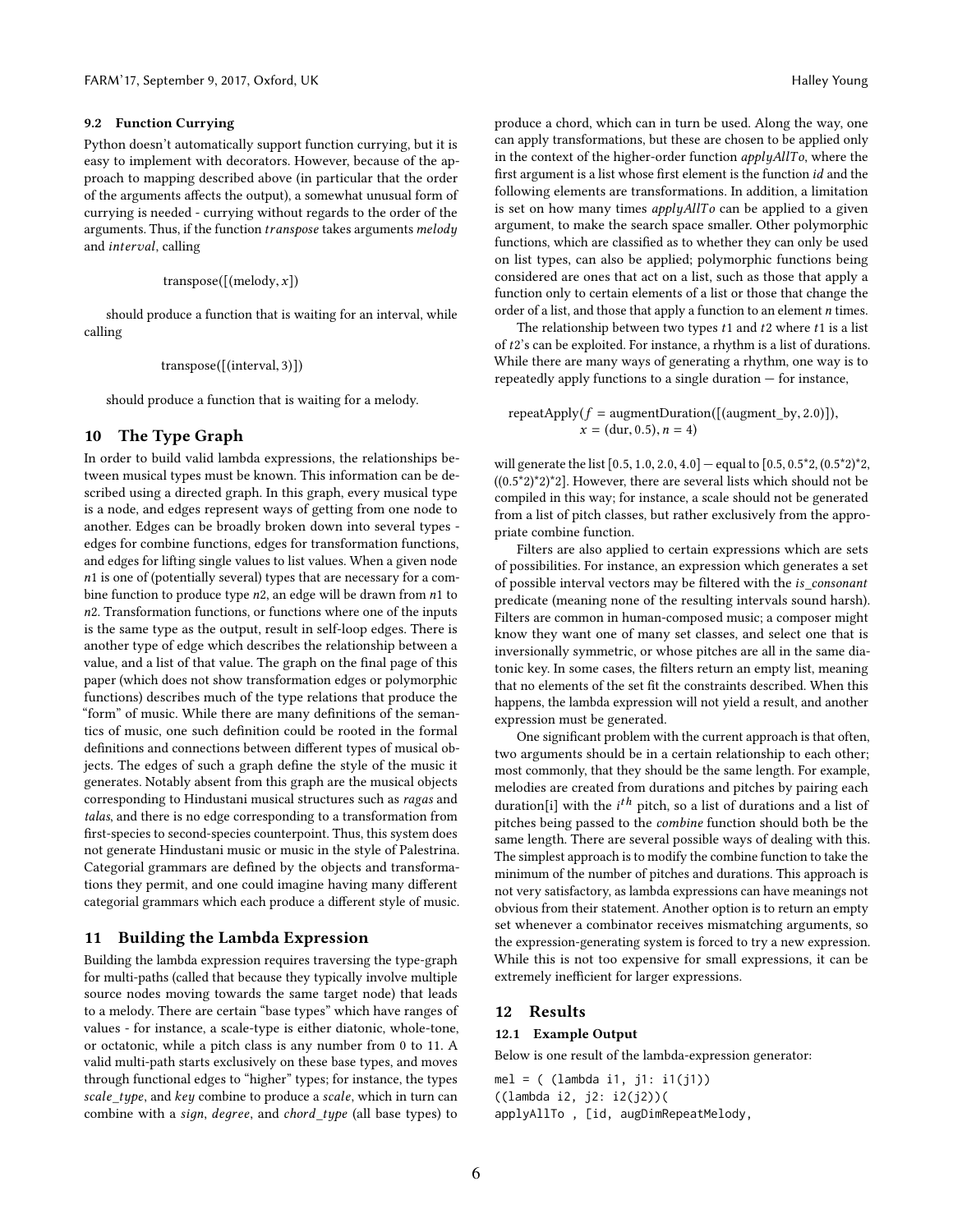addAppogiaturasMelody , chromaticInvertMelody] ) , (lambda i2, j2: i2(j2)) (combine10 , ([("pcs\_list", (lambda i4, j4: i4(j4)) (combine11 , ([("chord\_list", (lambda i6, j6: i6(j6)) ((lambda i7, j7: i7(j7)) (applyAllTo , [ id , fourOf , fiveOf , ] ) , (lambda i7, j7: i7(j7)) (combine15 , ([("degree", -1 ), ("scale", (lambda i9, j9: i9(j9)) (combine17 , ([("scale\_type", "diatonic"),  $("pc", [6, 11, 5] ), ]) )$ , ("sign", 0 ), ("chord\_type", ["triad","ninth", "seventh","eleventh"]) ,])))),]))), ("rhythm", (lambda i4, j4: i4(j4)) (combine7 , ([("length", 2.0 ), ("n\_length", 3),]))), ("octave",4),]))))[1] writeScore(mel)

This program does the following: Chords are created by combining diatonic scales starting on different keys with chord types, namely triads, ninth, seventh, and eleventh chords. Each chord X is then made into a sequence of the chords X IV/X V/X (see [13] for a review of chord functions). The resulting chords are combined with a rhythmic figure with 3 notes and a total length of 2 beats. The resulting melody is manipulated in several ways, namely diminution with repetition, the addition of an appogiatura, and inversion. The resulting melody is then saved as a midi file. The output is shown as a musical score in figure 6 (rendered using the Musescore software). Below is a tree representation of this program's type structure. As you can see, the piece is "composed" of several different musical objects. As one would expect, the music has a given register, rhythm, and pitch content; each of these parameters was determined by other musical objects (in the case of rhythm, by the length and duration of each phrase; in the case of pitch, by the chords used, which were in turn determined by scale, scale degree, and sign).

#### 12.2 Further Examples

For many more example outputs in midi format, please go to https://github.com/HalleyYoung/CategorialMusic.

#### 13 Future Directions

The implementation presented here is very primitive. Only a few musical objects and ways of deriving and transforming them are proposed, and thus the style of the resulting music is rather narrow. In addition, the generated musical expressions are currently extremely simple — they can be described in lambda calculus without any recursive combinators. In the future, more interesting functions will be explored. In addition, programs can be written in a less cumbersome way than as lambda expressions, using variable assignment, without losing the clarity of semantics that lambda



Figure 5. A diagram of the different types of the objects instantiated in the sample generated program; a node's children represent the types of all arguments used in the function that generated an object of the type represented by the node



Figure 6. A Generated Score

calculus affords. As mentioned above, there is currently no way of implementing dependencies of arguments upon each other, except by proceeding through trial and error through search space to find a good combination. Future versions should include ways of determining whether two arguments fit each other without repeatedly recreating entire expressions.

#### 14 Conclusions

There is no universal theory of music; there is no Western equivalent of the Hindustani raga, or an Indian equivalent of functional harmony. However, using categorial grammars, it's possible to construct a meta-theory of how musical objects of a given style interact with each other to produce the surface we hear as a piece of music or see as a musical score. When dealing with a very restricted set and usage of musical objects, one can even automatically compose objects to generate a melody. This is accomplished by treating the set of musical non-function types as nodes and musical functions as types in a multi-graph, and traversing the multi-graph down multiple paths that together arrive at the desired type (a list of lists of notes).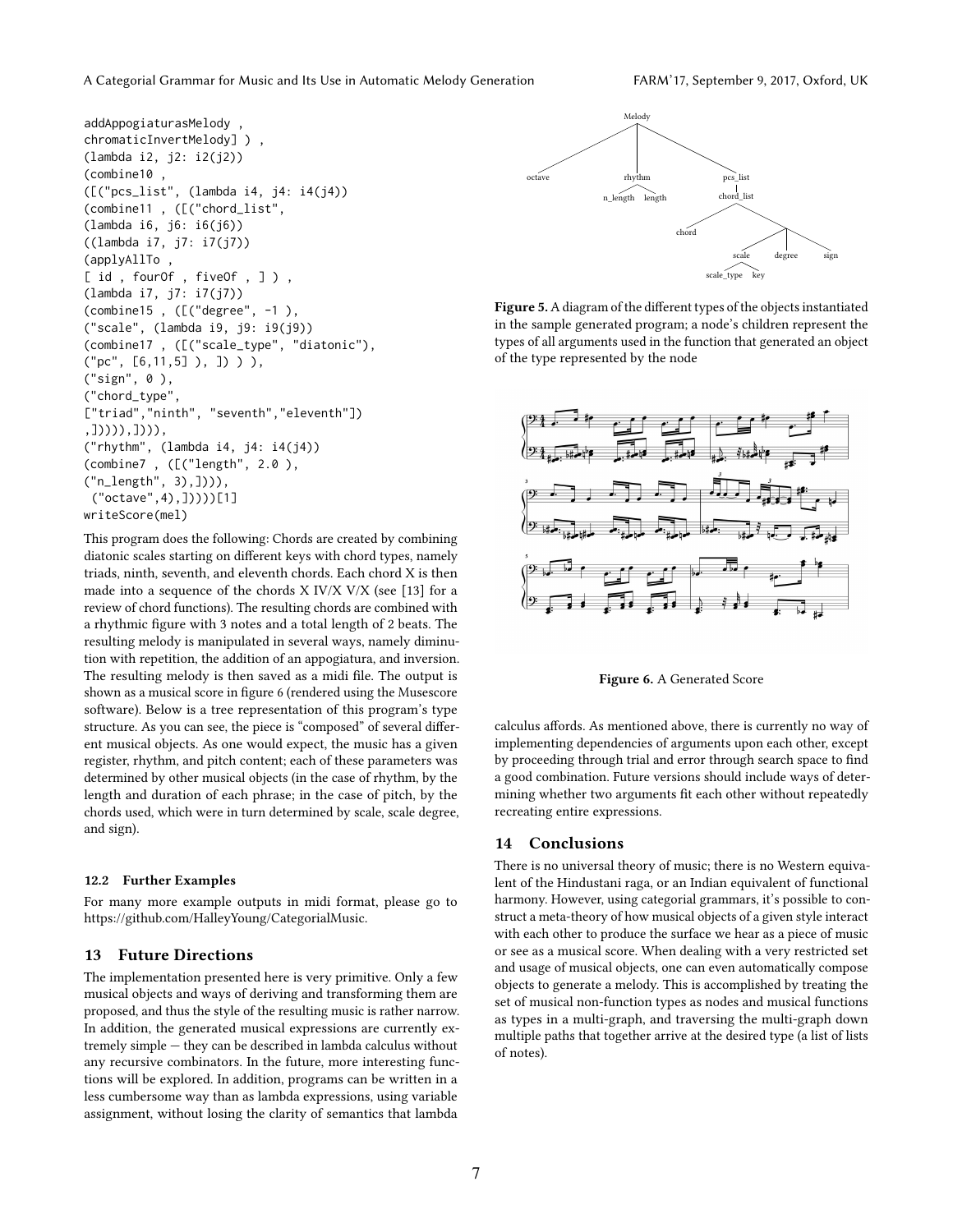

Figure 7. A Partial Graph of the Relationships between Types